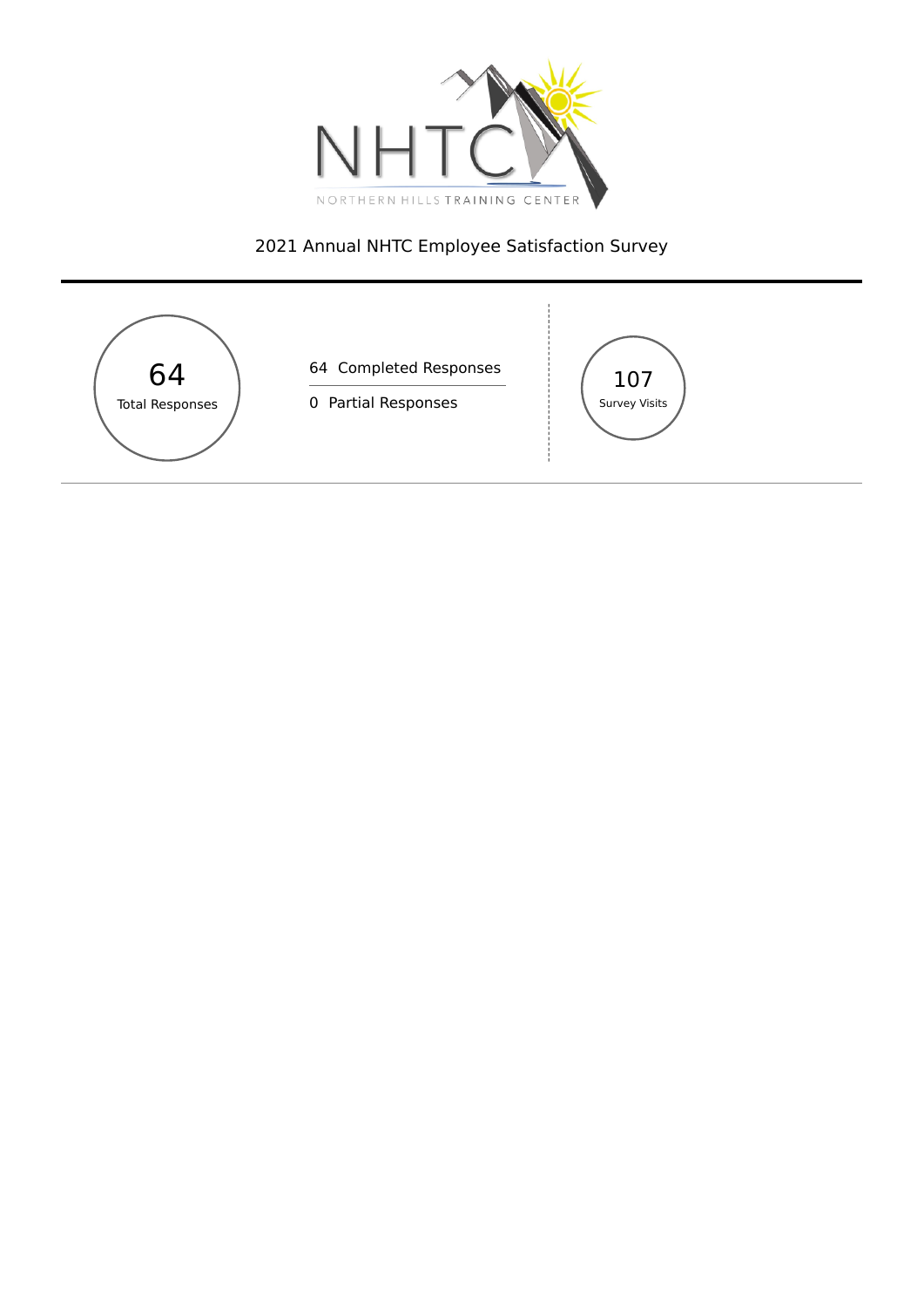RV1

Email address Answered: 0 Skipped: 64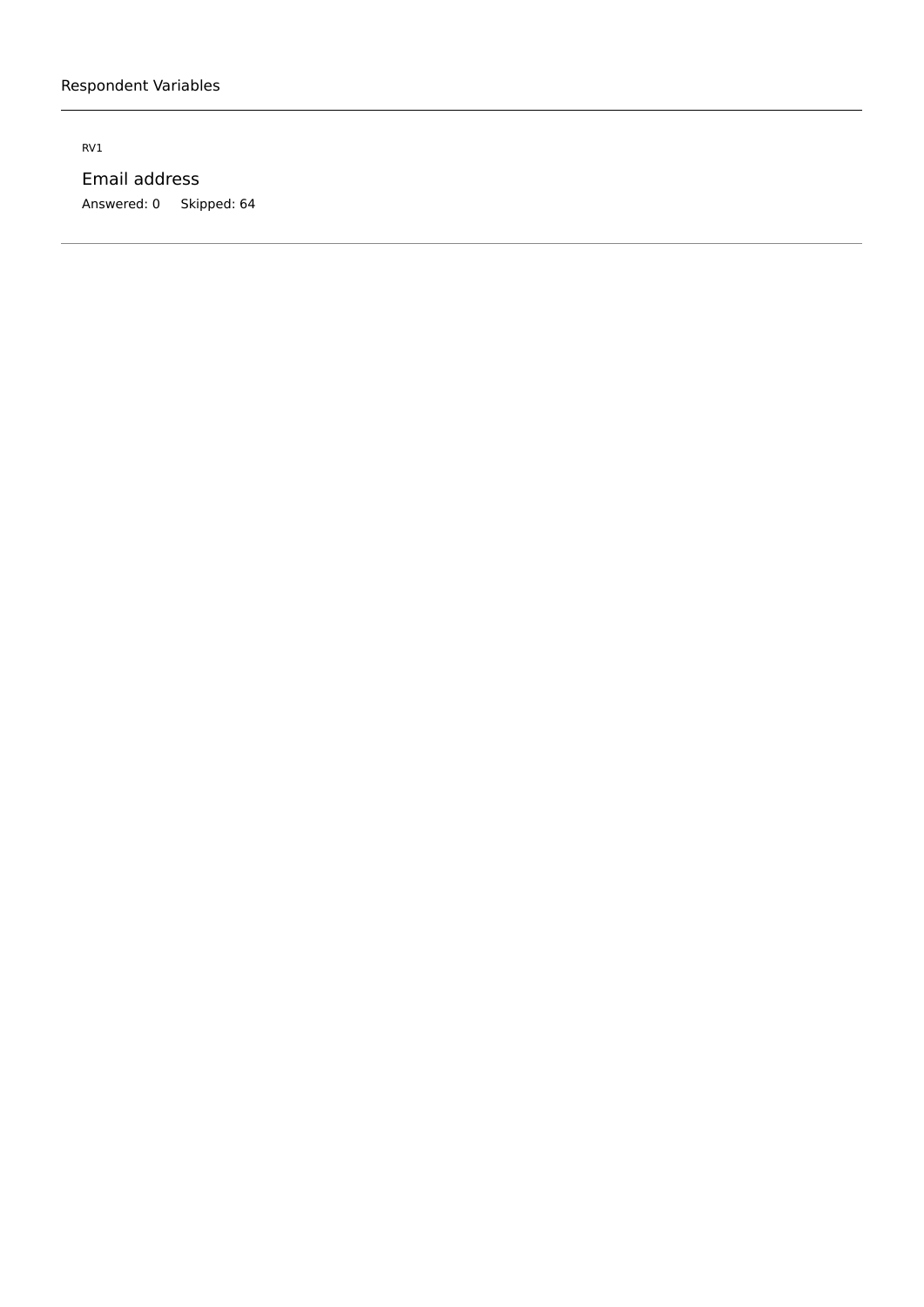#### Hello Northern Hills Training Center Employees

Thank you for taking the time to provide input in this anonymous staff satisfaction survey. We value your honesty and professionalism while taking this survey. Please remember this is not an opportunity to bash and bring down the agency or other employees, but rather a time to share how you feel NHTC can improve as an organization by providing your feedback.

Again, we appreciate your professionalism while taking this survey and we look forward to always striving to be the best employer in Spearfish, and we look forward to seeing how you rate your employment with us. This survey will be used to collect data and feedback from our employees to determine which areas we need to focus on and make improvements. We also want to see the areas where we excel as an employer and we look forward to reading your positive feedback as well.

Thank you for taking the survey and for your commitment to Northern Hills Training Center.

Ryan Aalbu

Director of Human Resources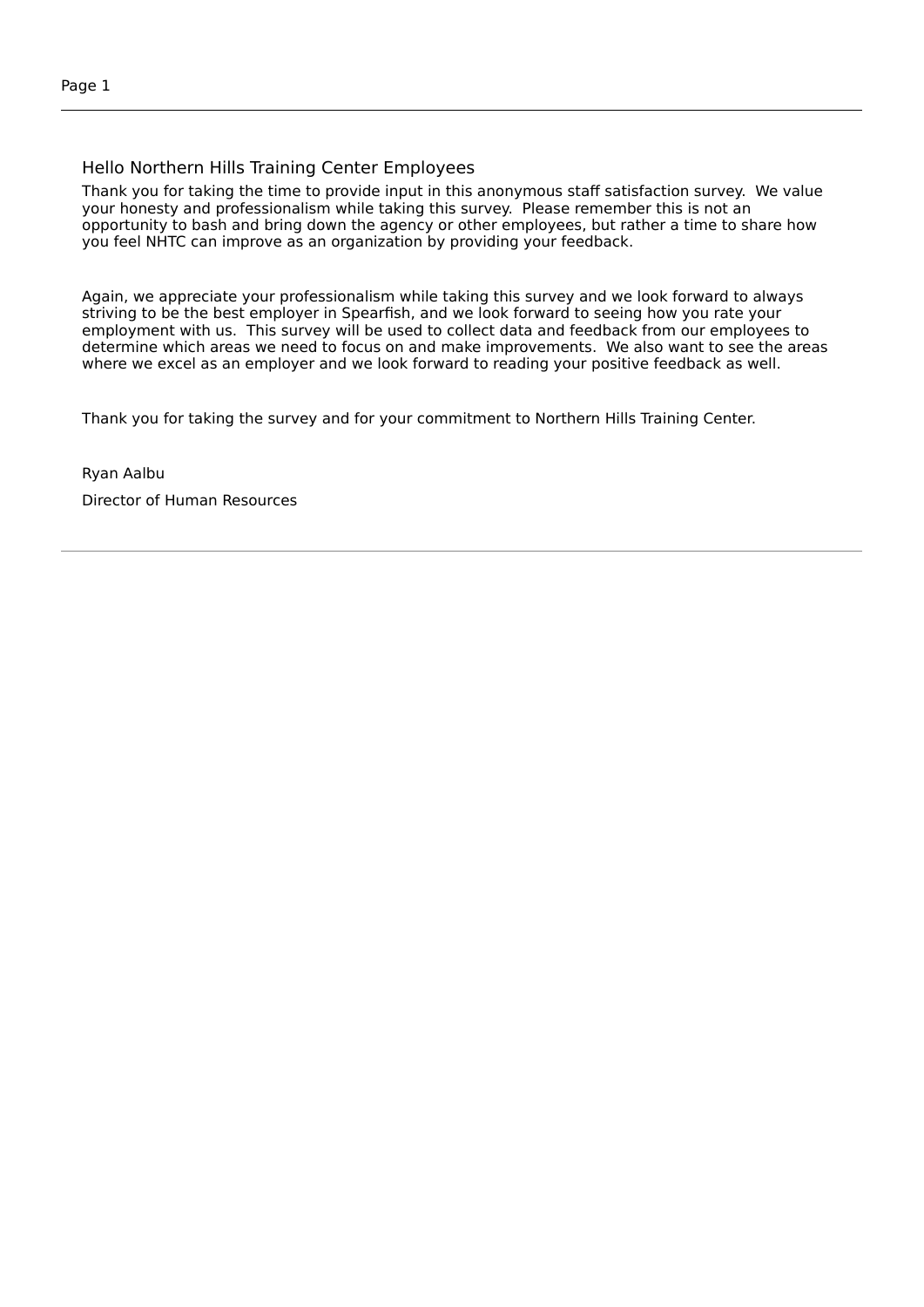

#### Which best describes your job position with Northern Hills Training Center?

| Choices                                                                                                                                                                         | Response percent | Response count |
|---------------------------------------------------------------------------------------------------------------------------------------------------------------------------------|------------------|----------------|
| Frontline Employee: (DSPs, Job Coach, Assistant Supervisors, MSAs,<br>Employment Specialists).                                                                                  | 67.19%           | 43             |
| Support Employee: (Office Manager, Admin. Assistant, Support<br>Specialists, Accounting Assistant, Accounting Specialist, HR<br>Assistant, Program Manager, Maintenance and IT) | 9.38%            | 6              |
| Supervising Employee: (DSSs, CEO, DHR, CFO, DRS, DVDS, DMS,<br>DQA, etc.)                                                                                                       | 25.00%           | 16             |

Program Manager, Maintenance and IT)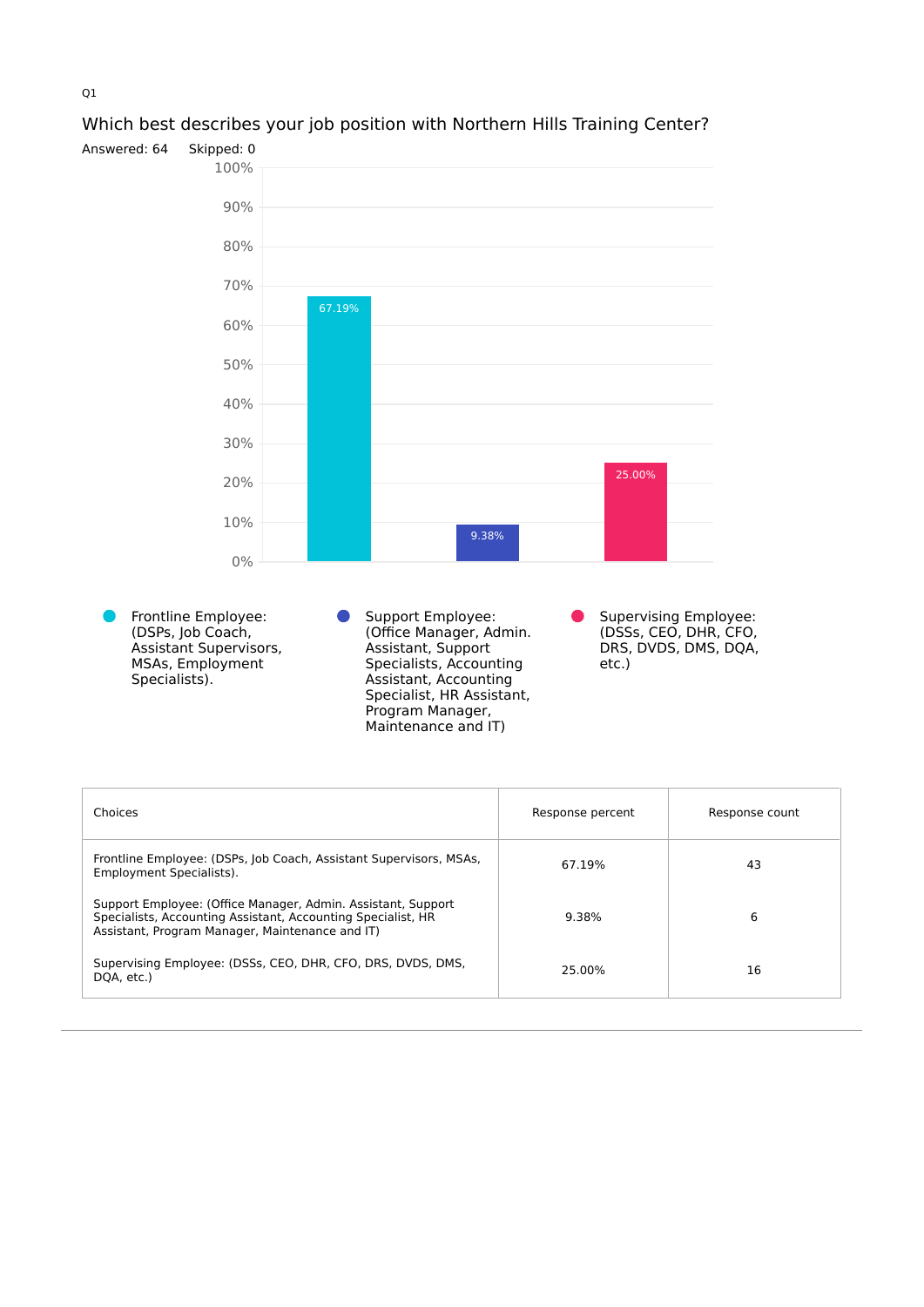

# How long have you been employed with NHTC?

- Less than 6 months **I** Less than one year **I** 1-4 years (total years)
- 5+ years (total years)

| Choices                 | Response percent | Response count |
|-------------------------|------------------|----------------|
| Less than 6 months      | 20.31%           | 13             |
| Less than one year      | 9.38%            | 6              |
| 1-4 years (total years) | 32.81%           | 21             |
| 5+ years (total years)  | 37.50%           | 24             |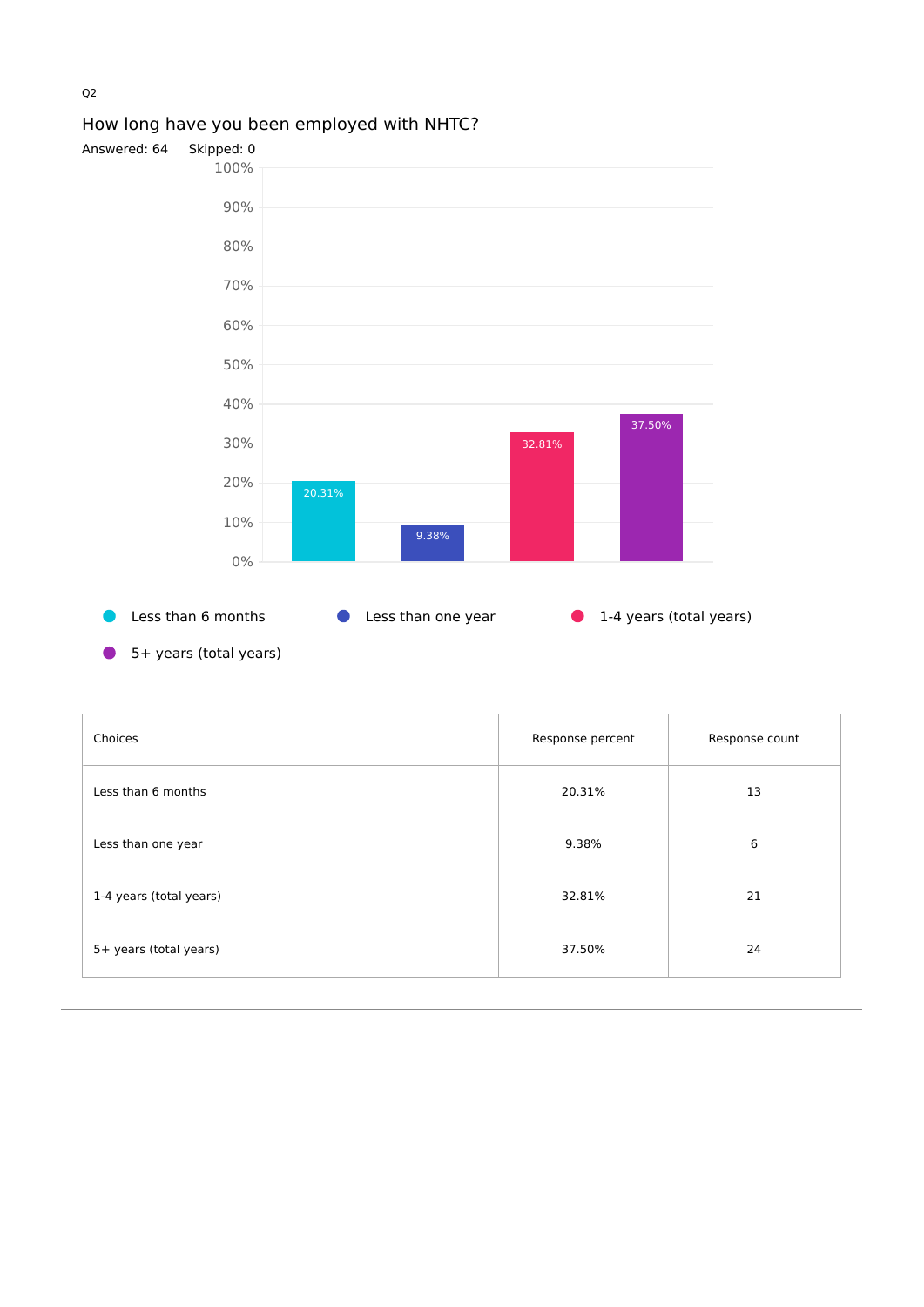

# Are you a current student at BHSU or a student at another university or college?

| Choices                              | Response percent | Response count |
|--------------------------------------|------------------|----------------|
| Yes                                  | 17.19%           | 11             |
| No                                   | 79.69%           | 51             |
| Not currently, but plan on attending | 3.13%            | 2              |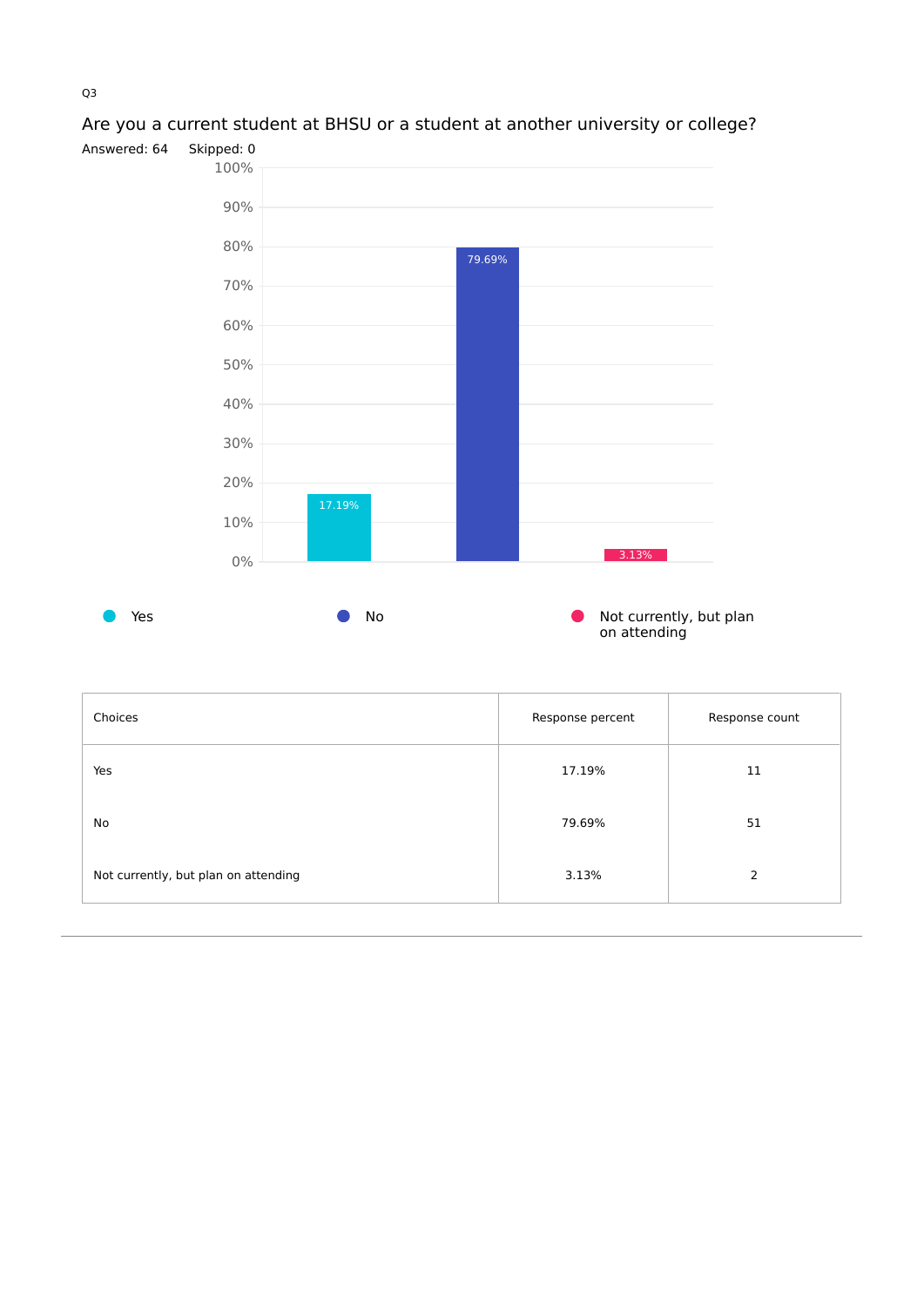

# Are you a Full-Time or Part-Time (two choices) employee

|         | week | week             |               |
|---------|------|------------------|---------------|
|         |      |                  |               |
| Choices |      | Response percent | Response cour |

| Choices                      | Response percent | Response count |
|------------------------------|------------------|----------------|
| Full-Time                    | 82.81%           | 53             |
| Part-Time 30 hrs. per week   | 4.69%            | 3              |
| Part-Time < 30 hrs. per week | 12.50%           | 8              |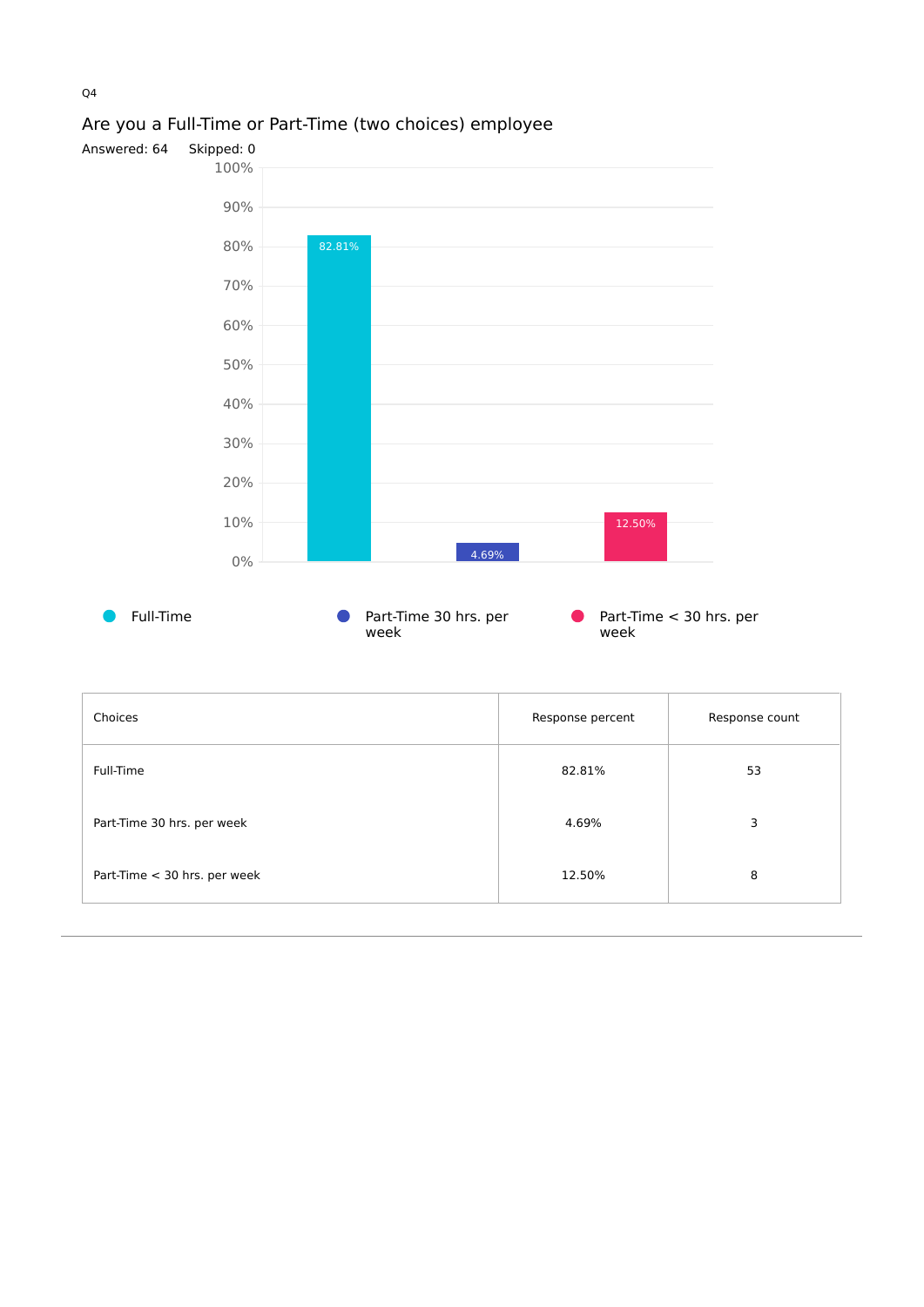#### Rate the satisfaction level of the different factors of your job (Very dissatisfied) 1 - - 2 - - 3 - - 4 - - 5 (Very satisfied)



| Row                             | 1               | 2              | 3              | 4              | 5              | Average<br>rating | Response<br>count |
|---------------------------------|-----------------|----------------|----------------|----------------|----------------|-------------------|-------------------|
| Working hours                   | $0.00\%$<br>(0) | 3.13%<br>(2)   | 9.38%<br>(6)   | 17.19%<br>(11) | 70.31%<br>(45) | 4.55              | 64                |
| Job scope                       | $0.00\%$<br>(0) | 3.13%<br>(2)   | 7.81%<br>(5)   | 34.38%<br>(22) | 54.69%<br>(35) | 4.41              | 64                |
| Salary                          | 3.13%<br>(2)    | 18.75%<br>(12) | 21.88%<br>(14) | 26.56%<br>(17) | 29.69%<br>(19) | 3.61              | 64                |
| Overtime pay                    | 4.84%<br>(3)    | 1.61%<br>(1)   | 17.74%<br>(11) | 35.48%<br>(22) | 40.32%<br>(25) | 4.05              | 62                |
| <b>Shift Differentials</b>      | 6.45%<br>(4)    | 8.06%<br>(5)   | 16.13%<br>(10) | 22.58%<br>(14) | 46.77%<br>(29) | 3.95              | 62                |
| Requesting leave or<br>time-off | 6.25%<br>(4)    | 6.25%<br>(4)   | 10.94%<br>(7)  | 20.31%<br>(13) | 56.25%<br>(36) | 4.14              | 64                |

Average rating: 4.12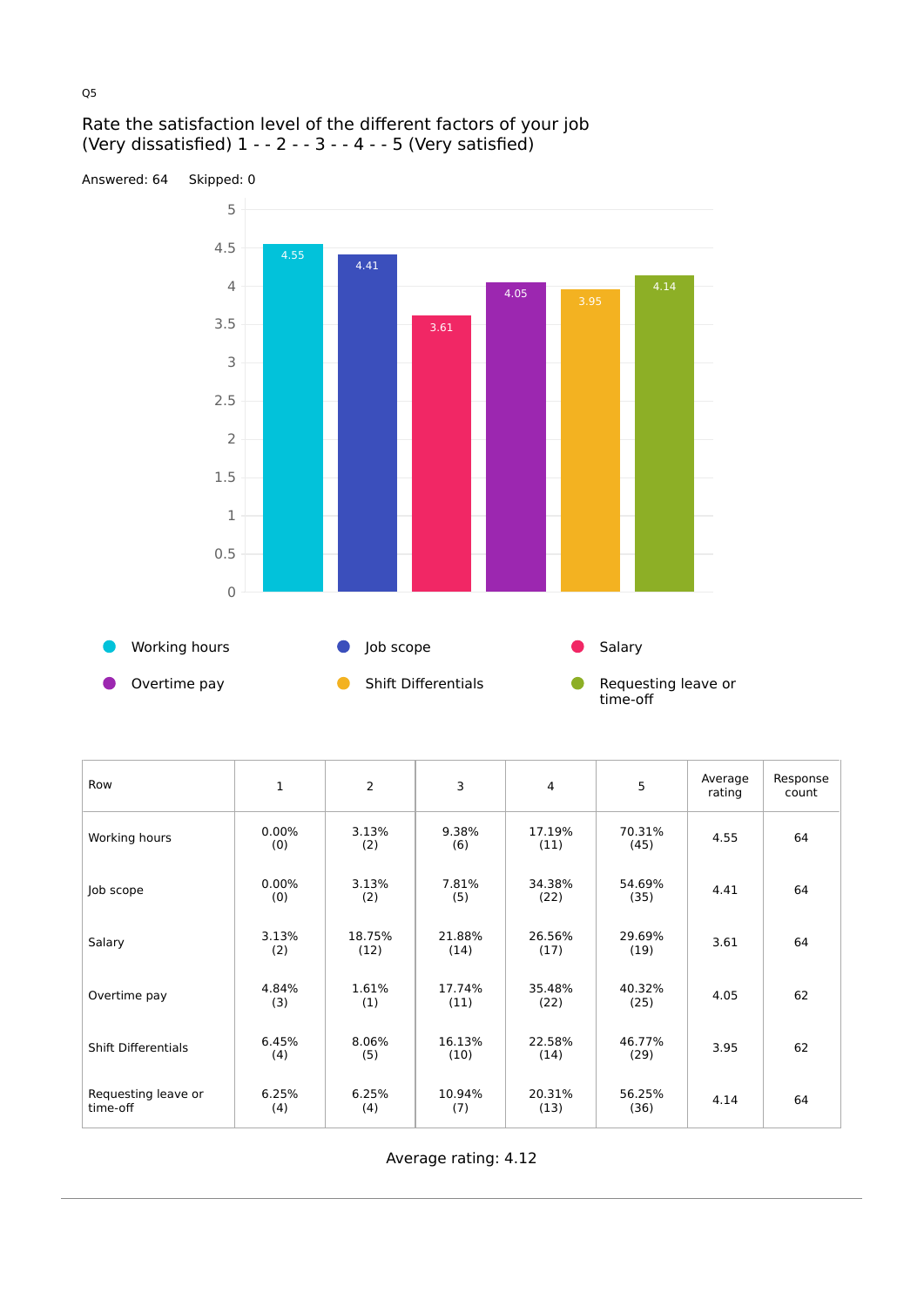

# How satisfied are you with your current work-life balance?

Answered: 64 Skipped: 0

| Choices           | Response percent | Response count |
|-------------------|------------------|----------------|
| Very dissatisfied | 0.00%            | $\mathbf 0$    |
| Dissatisfied      | 7.81%            | 5              |
| Neutral           | 25.00%           | 16             |
| Satisfied         | 43.75%           | 28             |
| Very satisfied    | 23.44%           | 15             |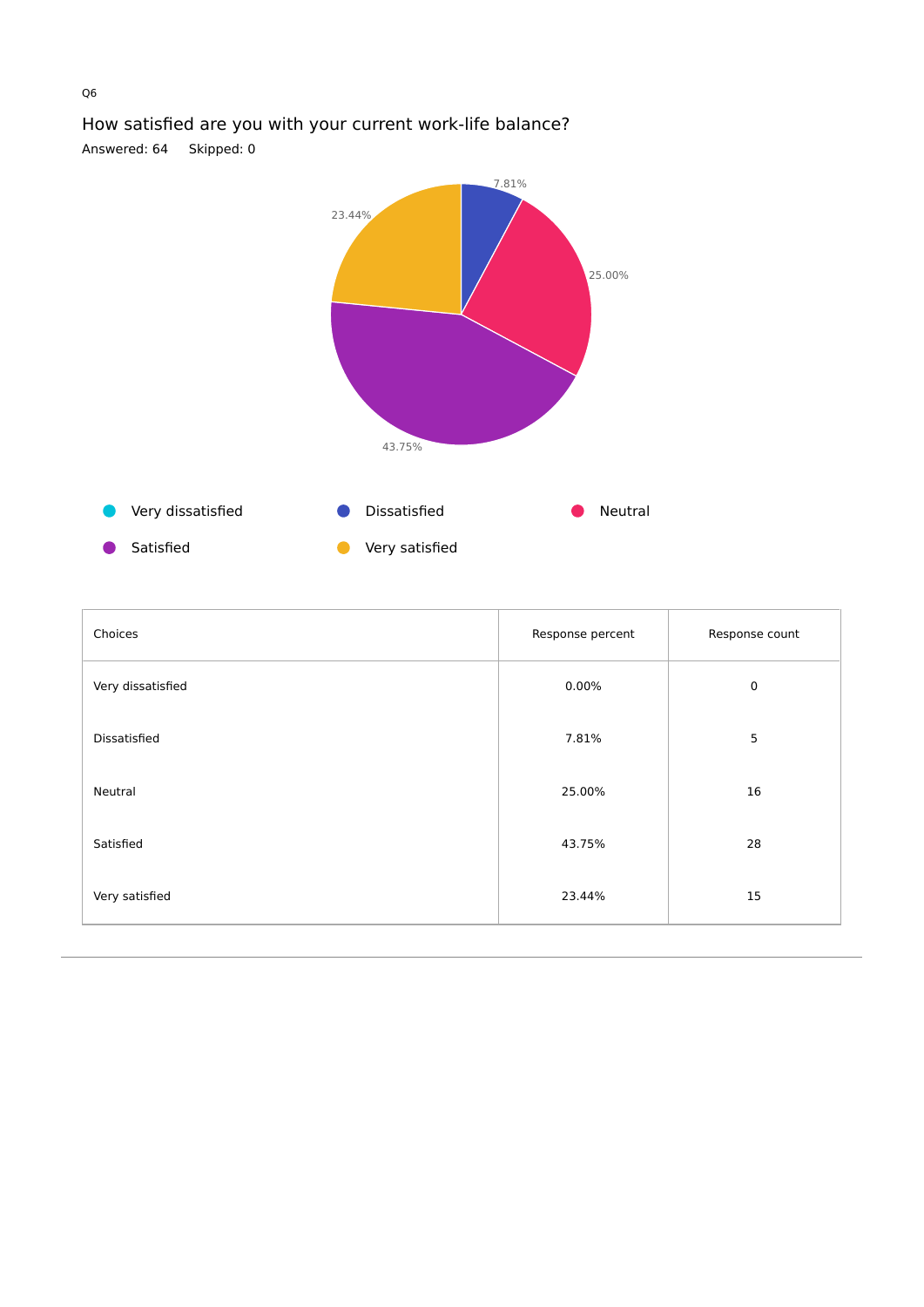

| Choices     | Response percent | Response count |
|-------------|------------------|----------------|
| Very poorly | $0.00\%$         | $\mathbf 0$    |
| Poorly      | 0.00%            | $\mathbf 0$    |
| Fairly      | 18.75%           | 12             |
| Well        | 59.38%           | 38             |
| Excellently | 21.88%           | 14             |

# How are you coping with the workload assigned to you?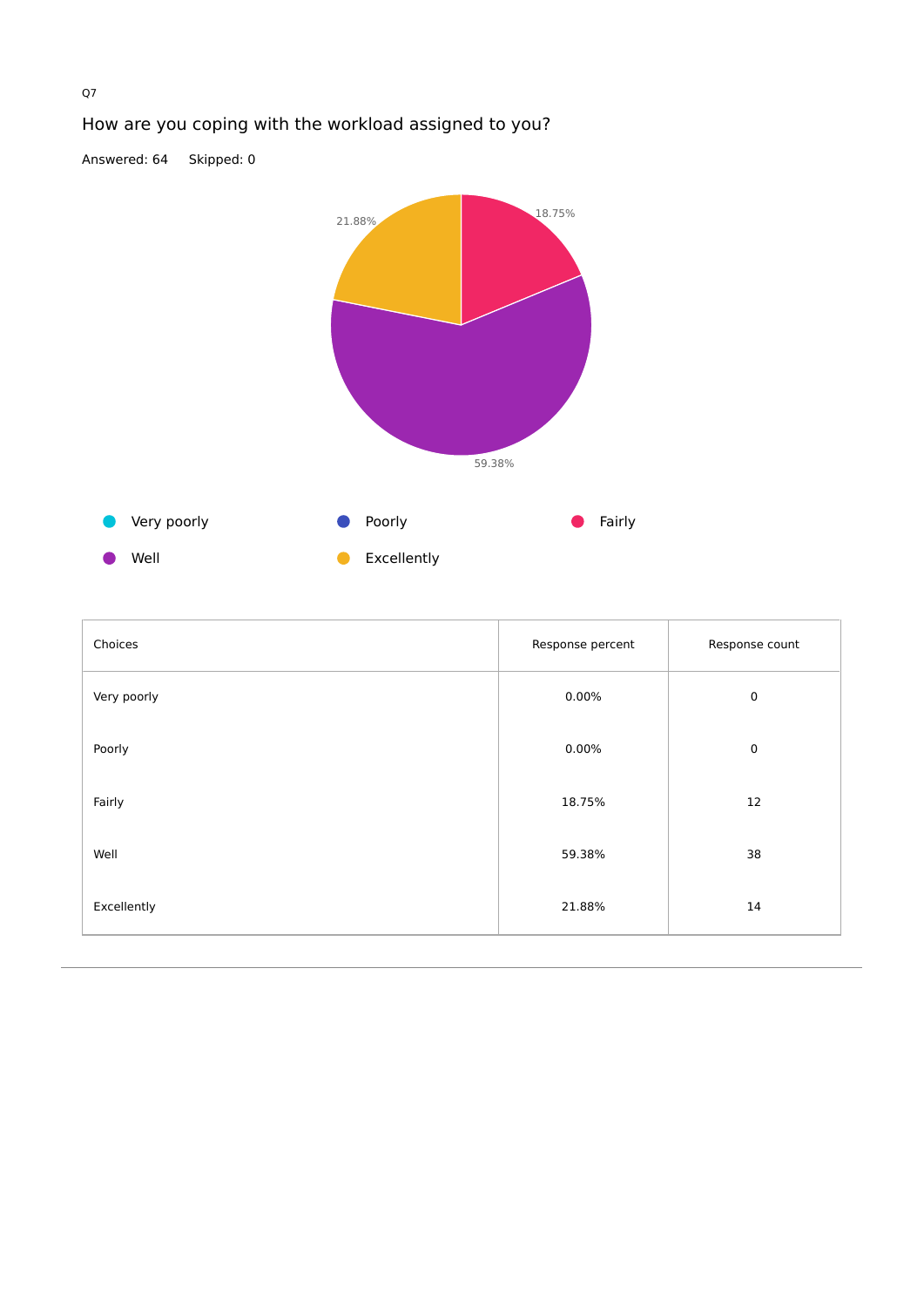

|  |  | Do you feel that the company values your talent? |
|--|--|--------------------------------------------------|
|  |  |                                                  |

| Choices    | Response percent | Response count |
|------------|------------------|----------------|
| Not at all | 0.00%            | $\mathbf 0$    |
| Slightly   | 12.50%           | 8              |
| Moderately | 32.81%           | 21             |
| Very much  | 37.50%           | 24             |
| Extremely  | 17.19%           | 11             |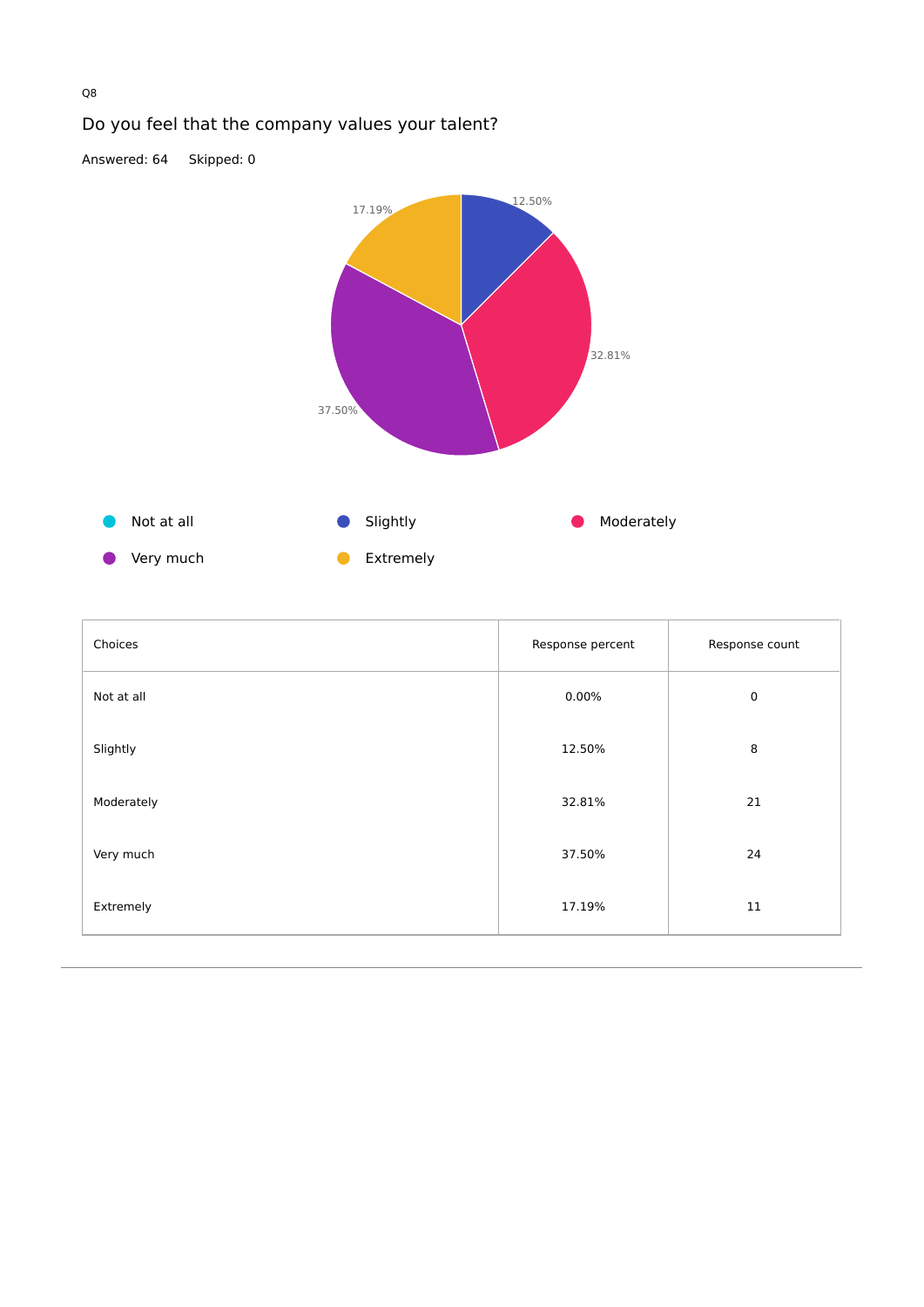

# Do you feel that you have the necessary skills to complete your job?

| Choices    | Response percent | Response count |
|------------|------------------|----------------|
| Not at all | 0.00%            | $\mathbf 0$    |
| Slightly   | 0.00%            | $\mathbf 0$    |
| Moderately | 14.06%           | 9              |
| Very much  | 43.75%           | 28             |
| Extremely  | 42.19%           | 27             |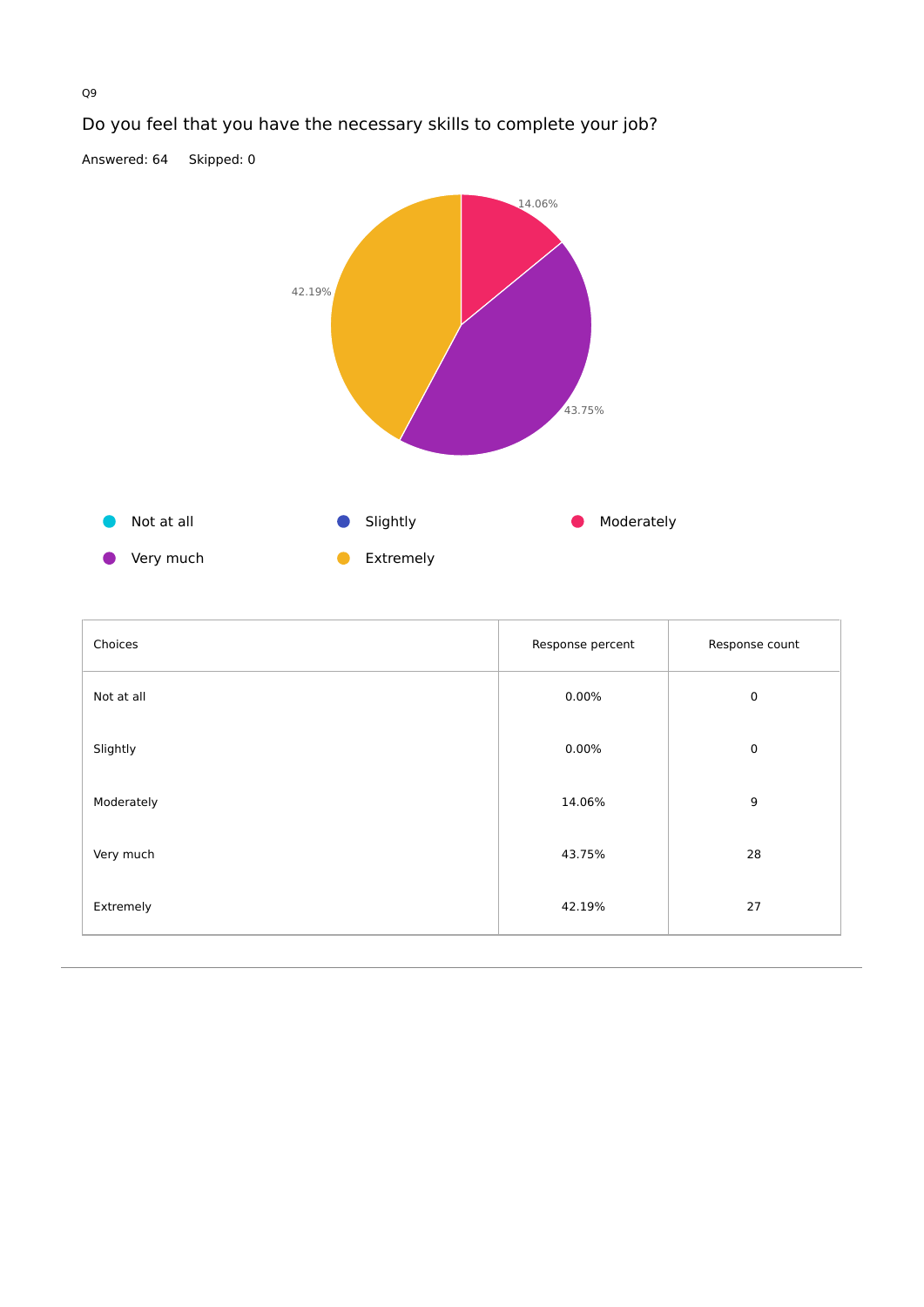

# How would you rate your training to work with individuals at your work site?

Excellent

| Choices   | Response percent | Response count |
|-----------|------------------|----------------|
| Poor      | 4.69%            | 3              |
| Fair      | 14.06%           | 9              |
| Good      | 50.00%           | 32             |
| Excellent | 32.81%           | 21             |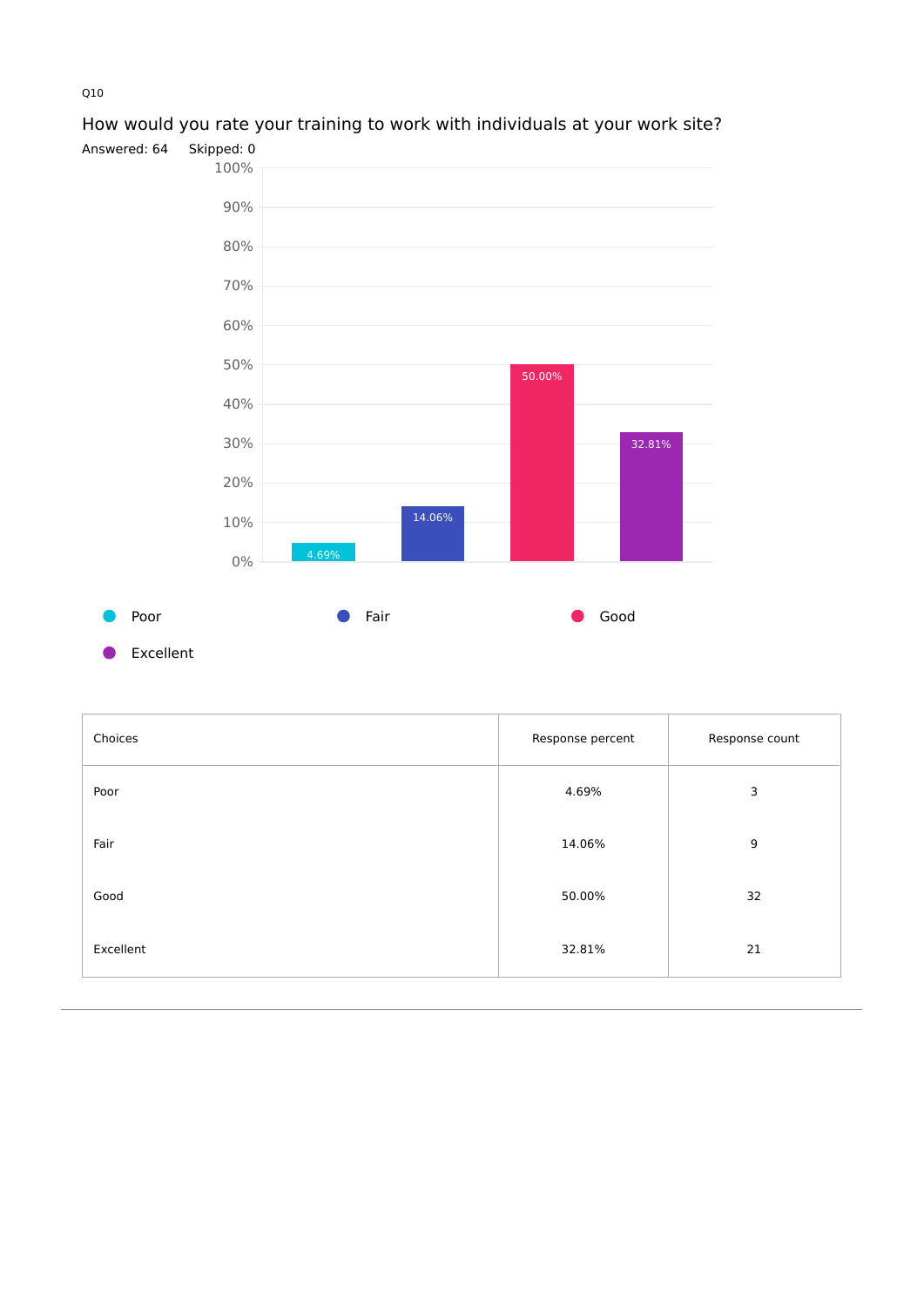

# How would you rate your overall training experience at NHTC?

Excellent

| Choices   | Response percent | Response count |
|-----------|------------------|----------------|
| Poor      | 0.00%            | $\mathbf 0$    |
| Fair      | 17.19%           | 11             |
| Good      | 50.00%           | 32             |
| Excellent | 35.94%           | 23             |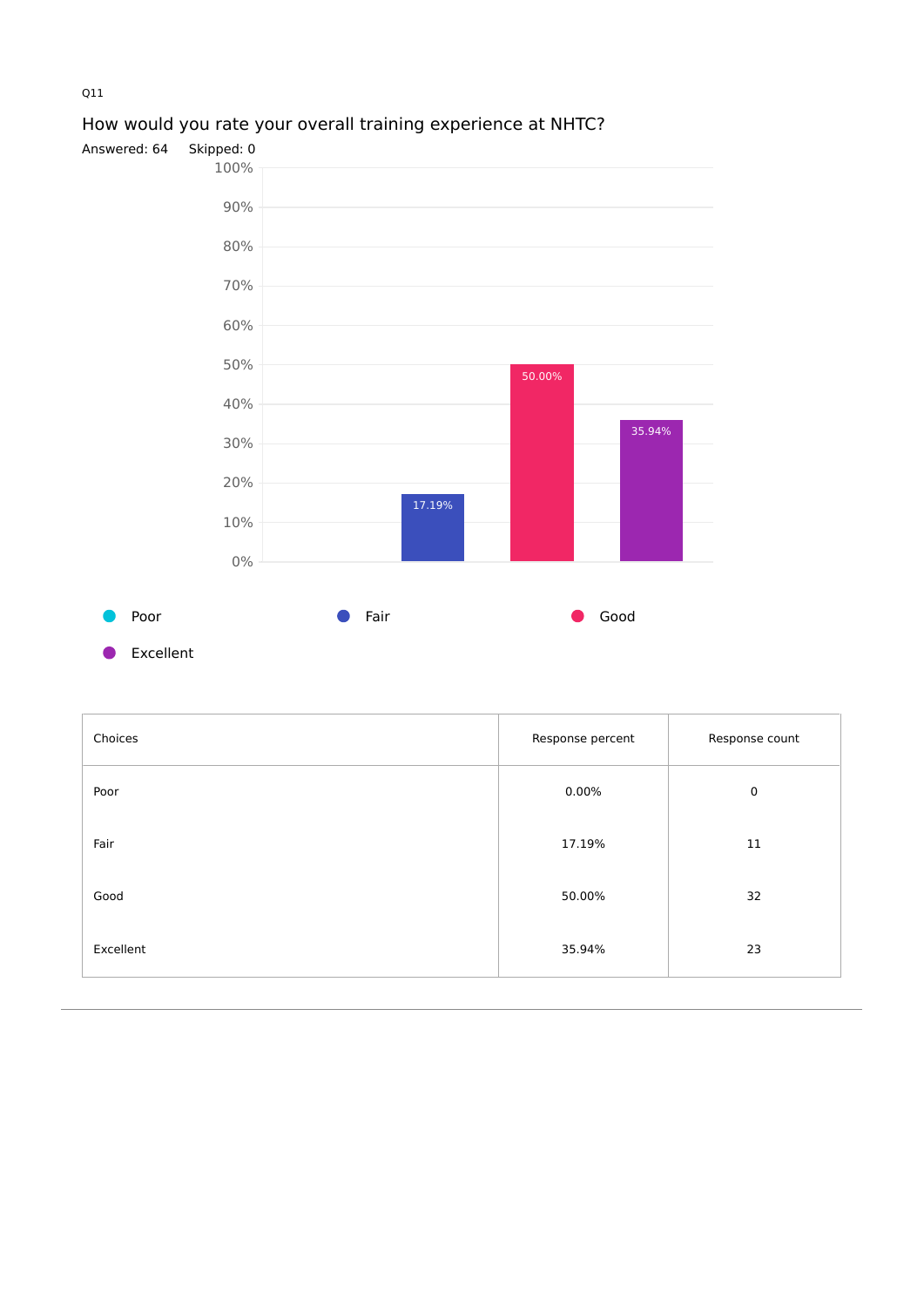

# How would you characterize your communication with your co-workers?

| Choices        | Response percent | Response count |
|----------------|------------------|----------------|
| Unsatisfactory | 1.56%            | 1              |
| Poor           | 0.00%            | $\mathsf 0$    |
| Fair           | 17.19%           | $11\,$         |
| Good           | 50.00%           | 32             |
| Excellent      | 31.25%           | 20             |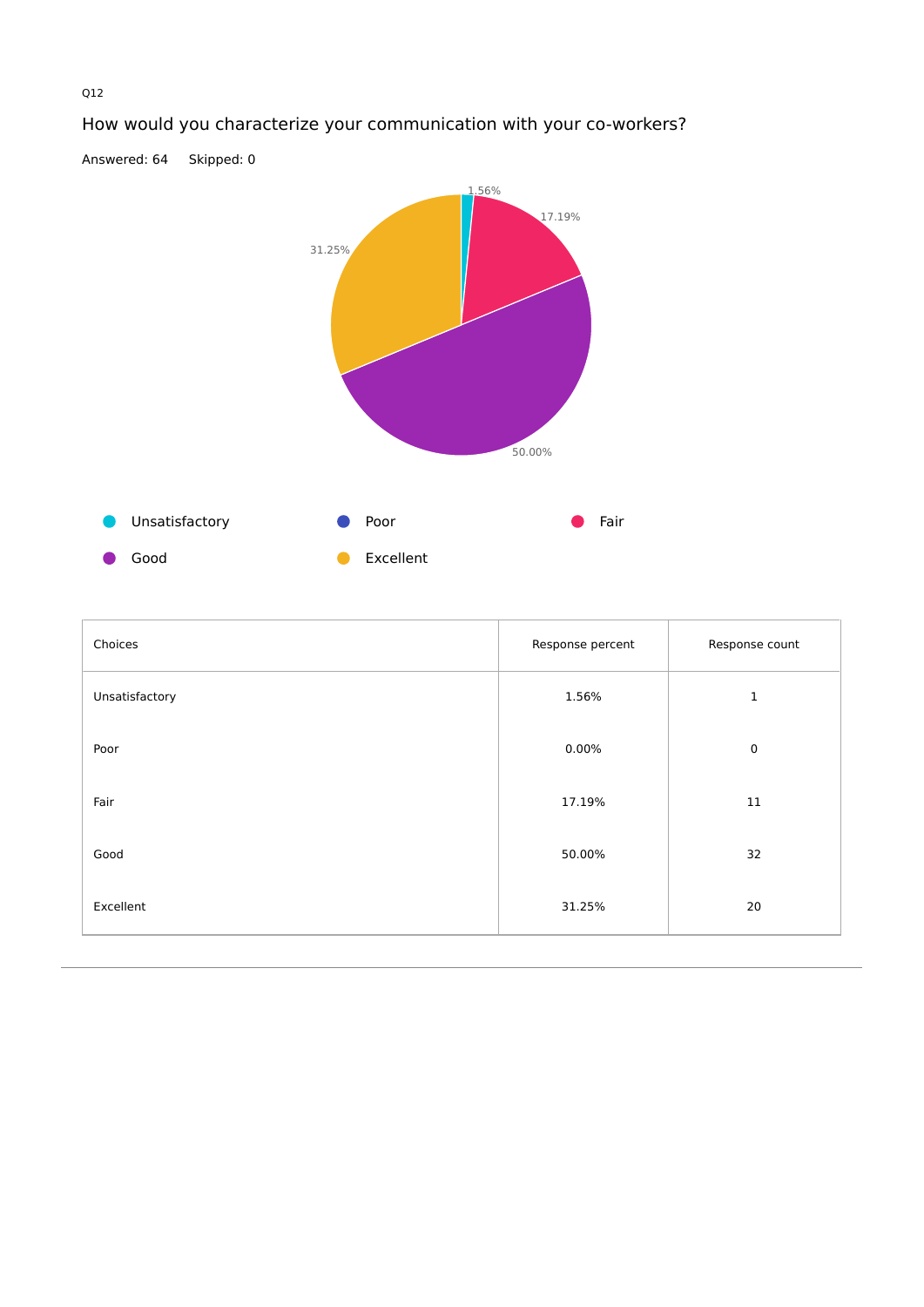

| What is your relationship like with your co-workers? |  |  |  |  |
|------------------------------------------------------|--|--|--|--|
|------------------------------------------------------|--|--|--|--|

| Choices        | Response percent | Response count |
|----------------|------------------|----------------|
| Unsatisfactory | $0.00\%$         | $\mathbf 0$    |
| Poor           | 3.13%            | $\overline{2}$ |
| Fair           | 6.25%            | 4              |
| Good           | 46.88%           | 30             |
| Excellent      | 43.75%           | 28             |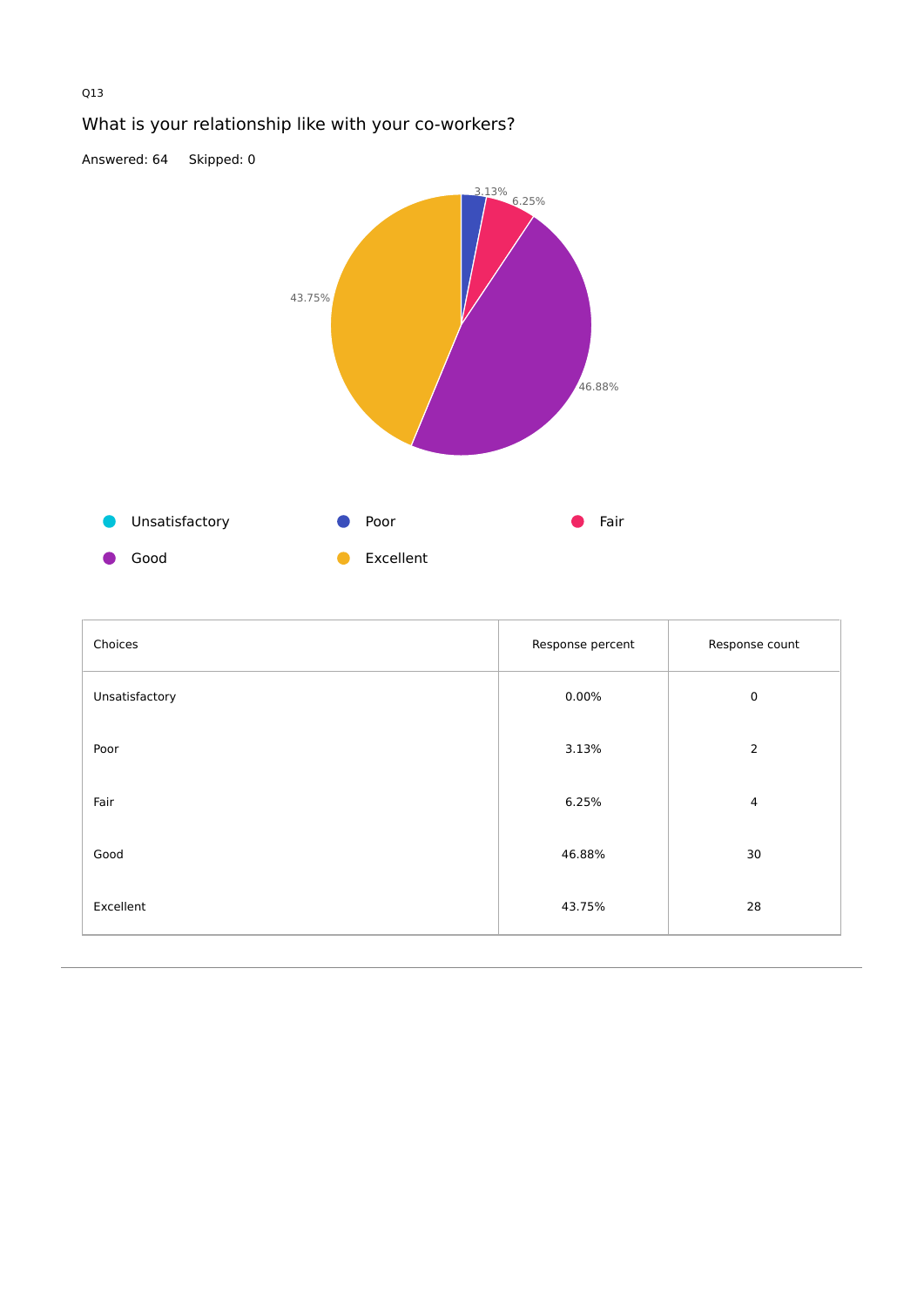

# What is your relationship like with your direct supervisor?

| Choices        | Response percent | Response count |
|----------------|------------------|----------------|
| Unsatisfactory | 0.00%            | $\mathbf 0$    |
| Poor           | 1.56%            | 1              |
| Fair           | 7.81%            | $\overline{5}$ |
| Good           | 40.63%           | 26             |
| Excellent      | 50.00%           | 32             |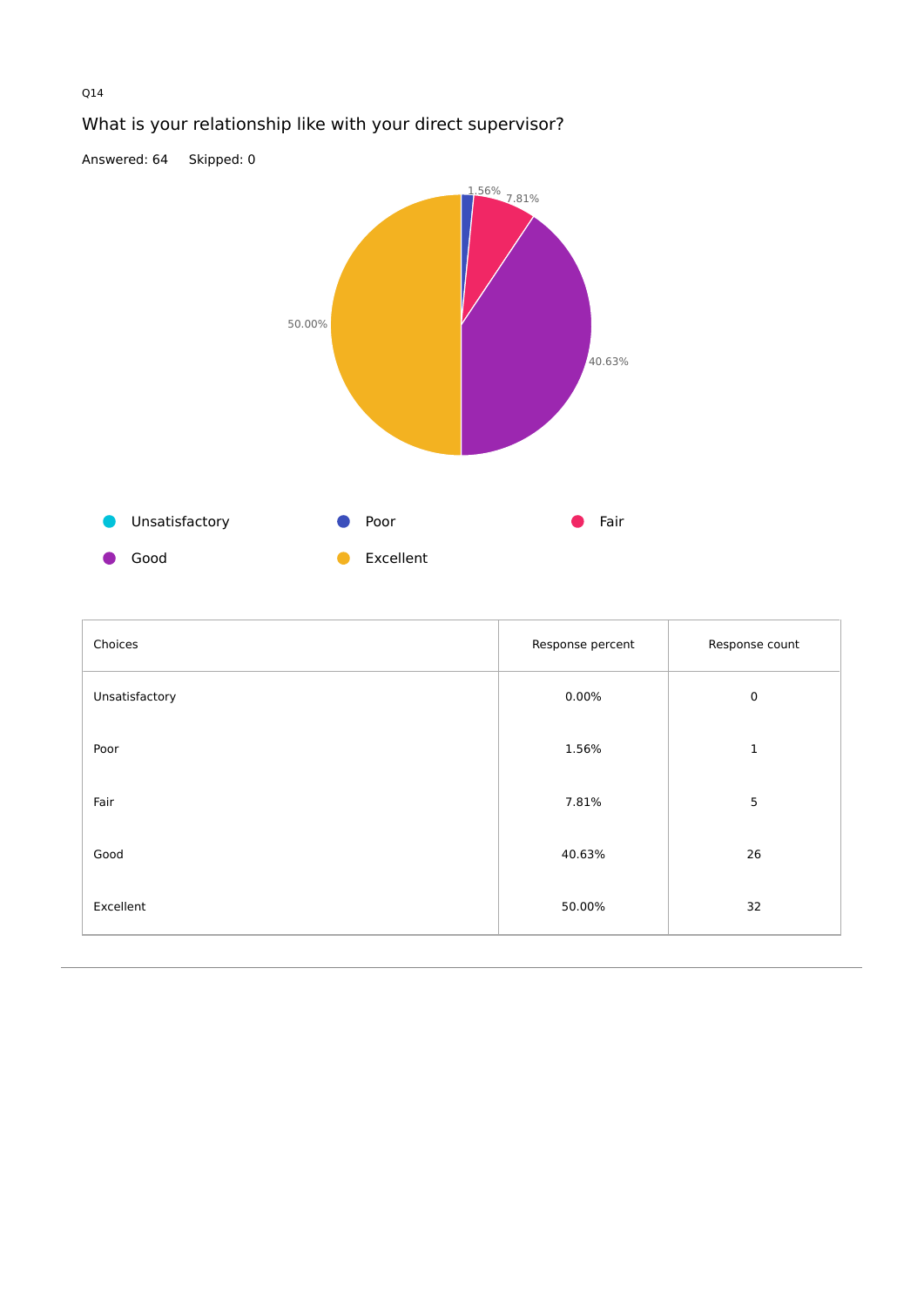#### My supervisor communicates with my team about departmental and agency happenings and information.



| Choices                  | Response percent | Response count |
|--------------------------|------------------|----------------|
| <b>Strongly Disagree</b> | 1.56%            | 1              |
| Disagree                 | 3.13%            | $\overline{2}$ |
| Neither Agree/Disagree   | 15.63%           | 10             |
| Agree                    | 39.06%           | 25             |
| <b>Strongly Agree</b>    | 40.63%           | 26             |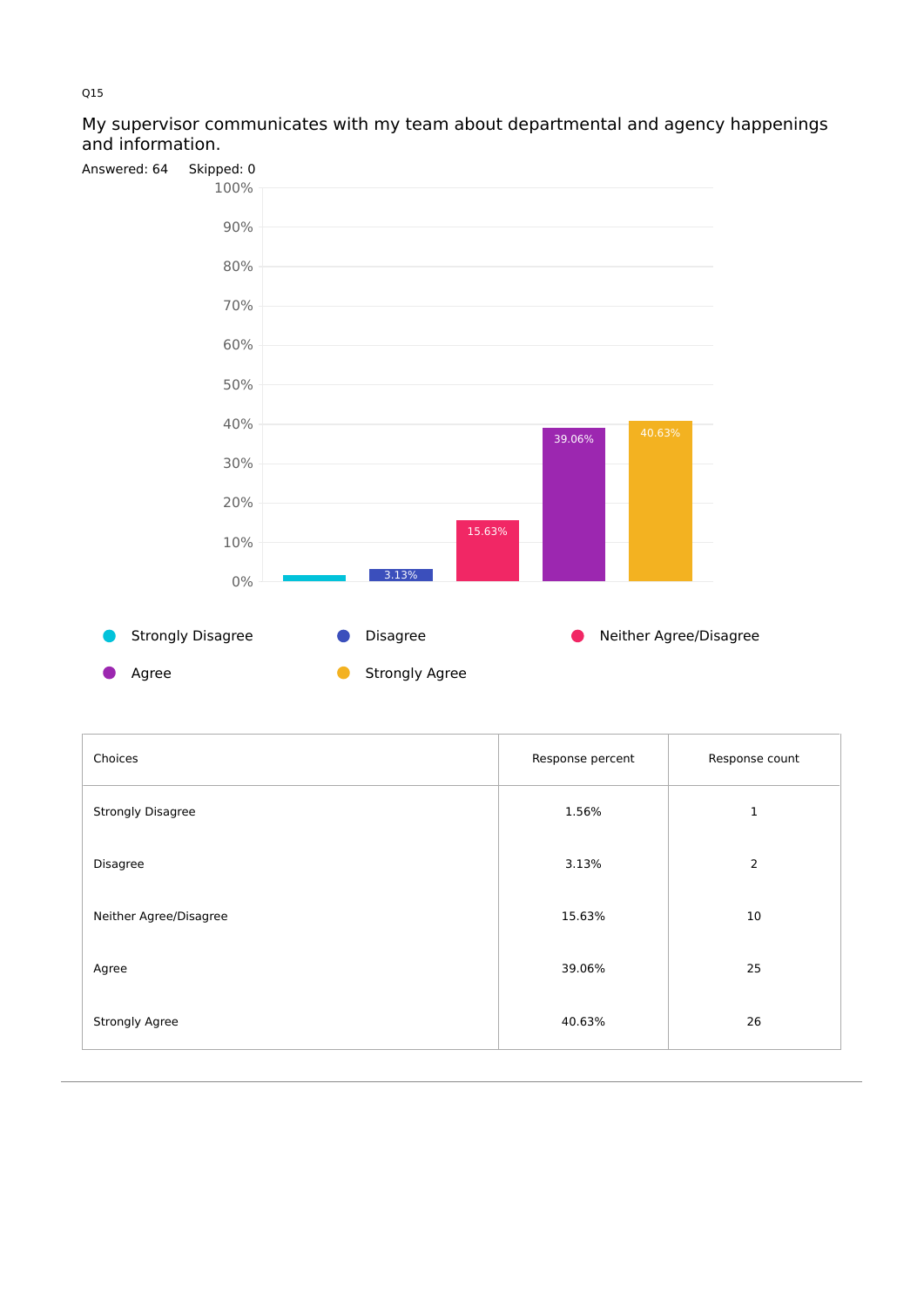

# Do you feel that the company cares about your well-being?

| Choices    | Response percent | Response count |
|------------|------------------|----------------|
| Not at all | 3.13%            | $\overline{2}$ |
| Slightly   | 9.38%            | 6              |
| Moderately | 32.81%           | 21             |
| Very much  | 35.94%           | 23             |
| Extremely  | 18.75%           | 12             |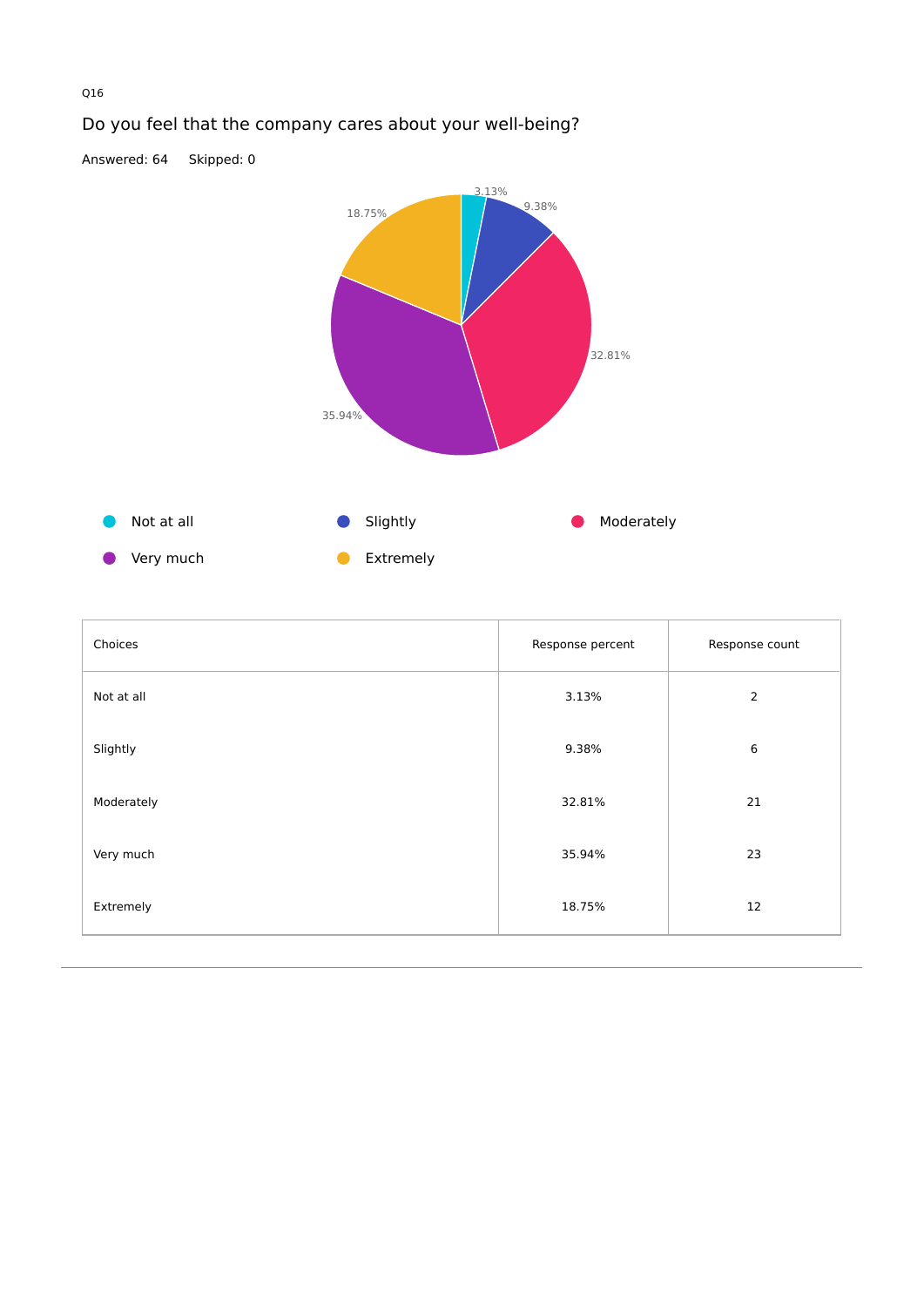#### If you participate in any of the following benefits, please rate them accordingly (poor benefit, average benefit, excellent benefit



Not Applicable

| Row                            | Poor            | Average        | Excellent      | Not Applicable | Response<br>count |
|--------------------------------|-----------------|----------------|----------------|----------------|-------------------|
| Group Health/Life<br>Insurance | $0.00\%$<br>(0) | 31.03%<br>(18) | 34.48%<br>(20) | 34.48%<br>(20) | 58                |
| Dental Insurance               | 3.45%<br>(2)    | 37.93%<br>(22) | 20.69%<br>(12) | 37.93%<br>(22) | 58                |
| Vision Insurance               | $0.00\%$<br>(0) | 38.98%<br>(23) | 28.81%<br>(17) | 32.20%<br>(19) | 59                |
| 401K                           | $0.00\%$<br>(0) | 5.17%<br>(3)   | 51.72%<br>(30) | 43.10%<br>(25) | 58                |
| Paid Personal leave            | 3.39%<br>(2)    | 8.47%<br>(5)   | 77.97%<br>(46) | 10.17%<br>(6)  | 59                |
| <b>Extended Leave</b>          | 6.90%<br>(4)    | 17.24%<br>(10) | 62.07%<br>(36) | 13.79%<br>(8)  | 58                |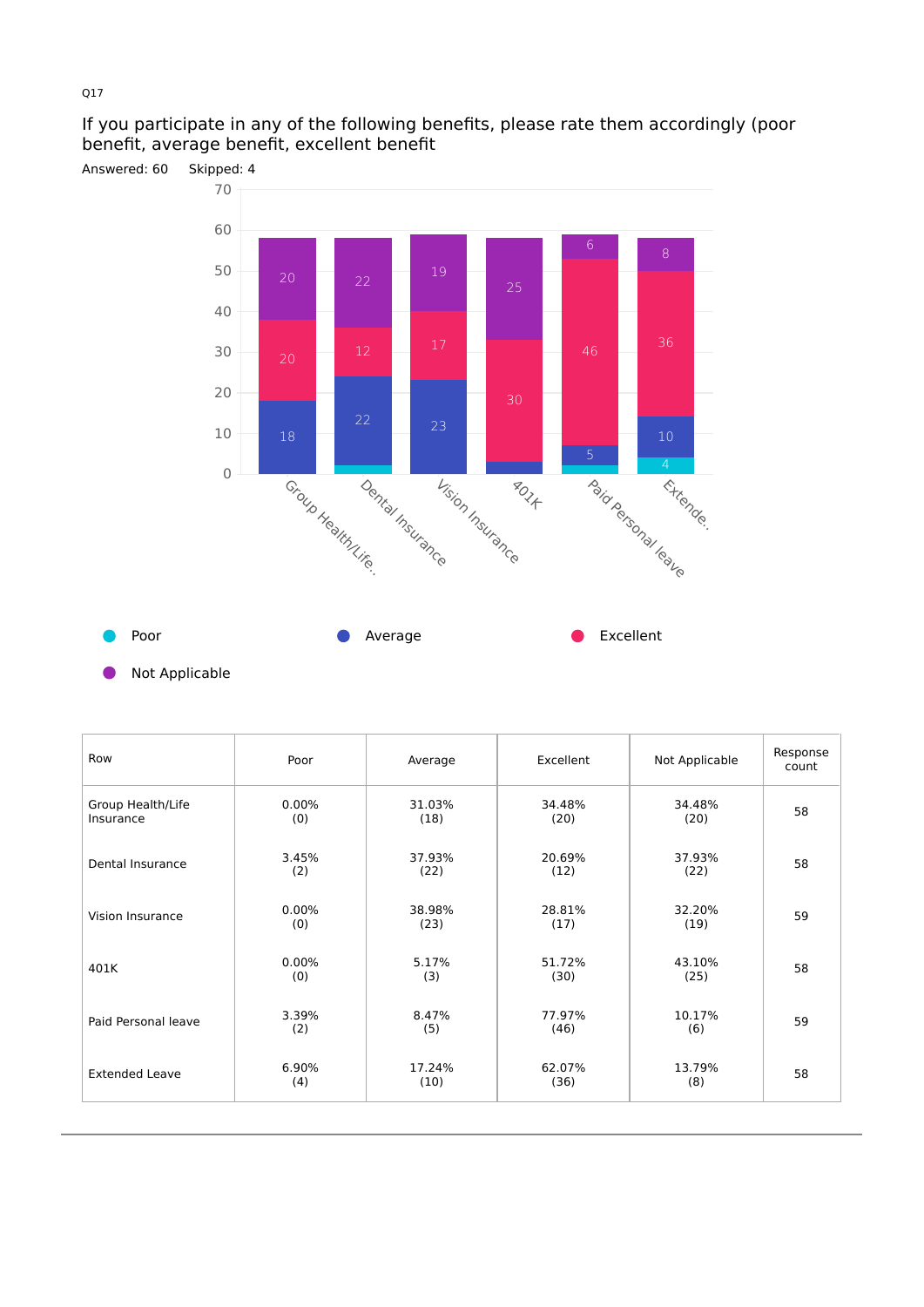# Do you feel secure in your current job?

Answered: 64 Skipped: 0



| Choices    | Response percent | Response count |
|------------|------------------|----------------|
| Not at all | 0.00%            | $\mathbf 0$    |
| Slightly   | 1.56%            | $\mathbf 1$    |
| Moderately | 26.56%           | 17             |
| Very       | 45.31%           | 29             |
| Extremely  | 26.56%           | $17\,$         |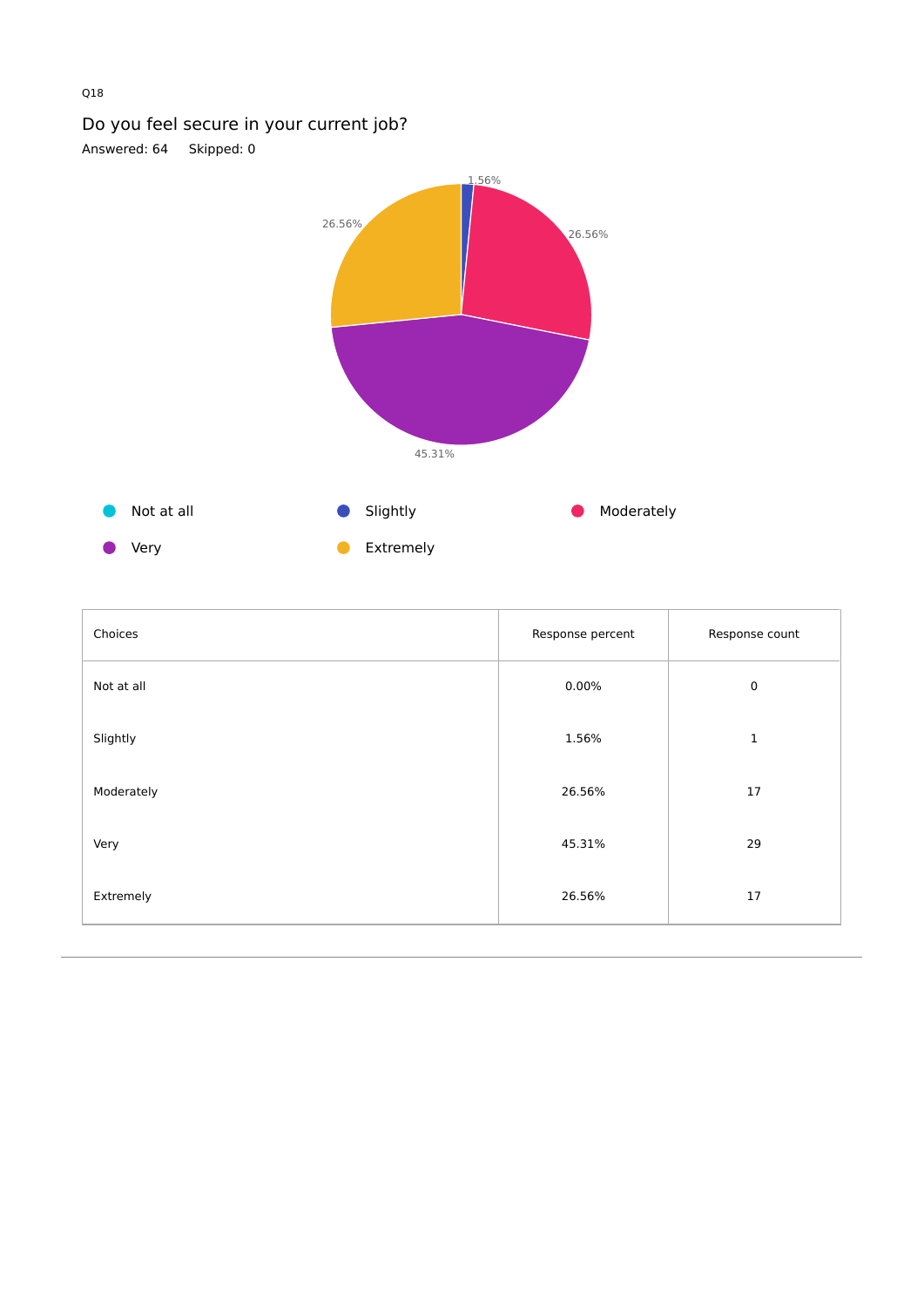

# My workplace is safe and free from hazards



| Choices                  | Response percent | Response count |
|--------------------------|------------------|----------------|
| <b>Strongly Disagree</b> | 0.00%            | $\mathbf 0$    |
| Disagree                 | $0.00\%$         | $\mathbf 0$    |
| Neither Agree/Disagree   | 15.63%           | 10             |
| Agree                    | 46.88%           | 30             |
| Strongly Agree           | 37.50%           | 24             |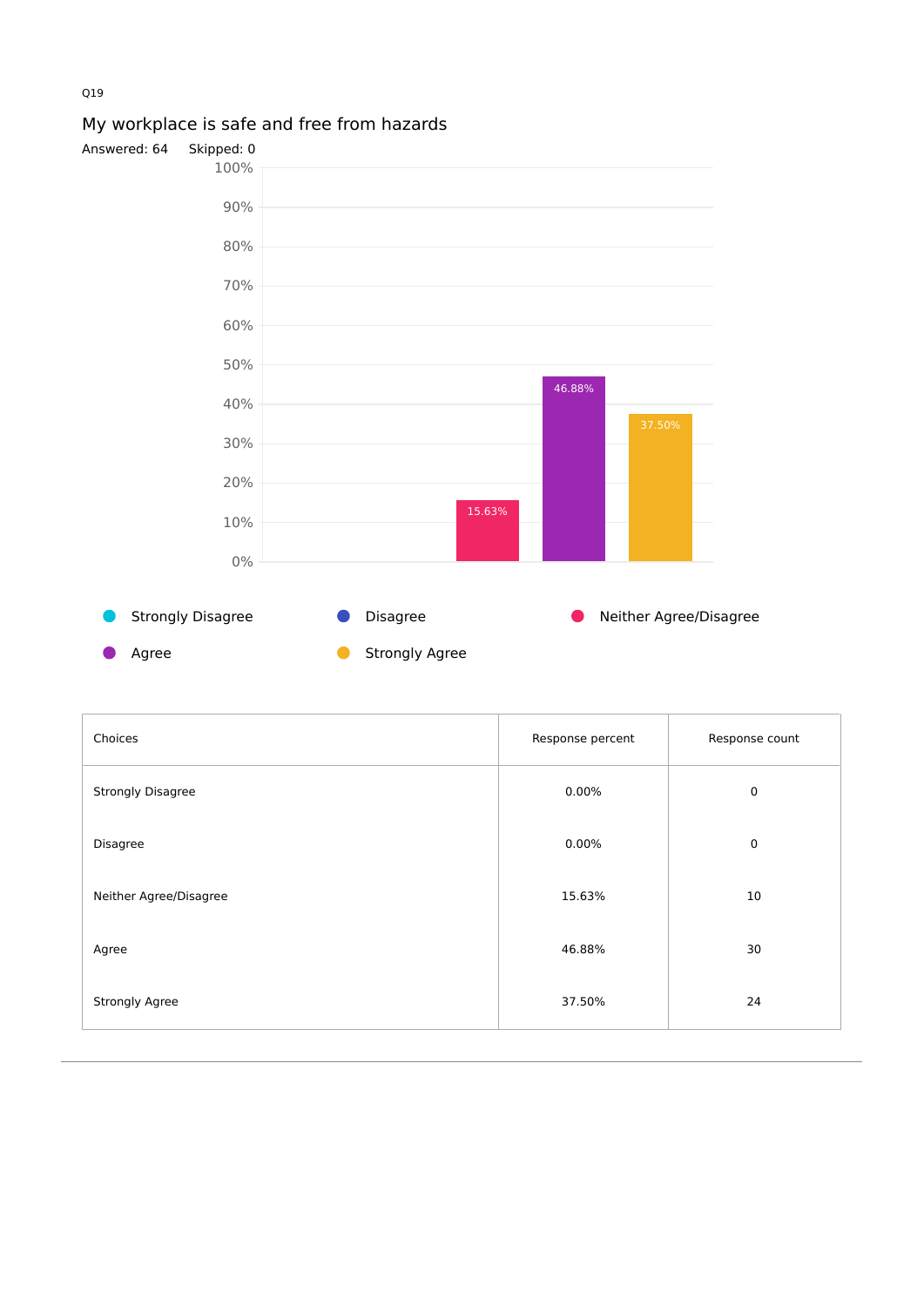

# I have the proper equipment and supplies to perform my job duties

| Choices                  | Response percent | Response count |
|--------------------------|------------------|----------------|
| <b>Strongly Disagree</b> | 1.56%            | 1              |
| Disagree                 | 6.25%            | 4              |
| Neither Agree/Disagree   | 14.06%           | 9              |
| Agree                    | 50.00%           | 32             |
| Strongly Agree           | 29.69%           | 19             |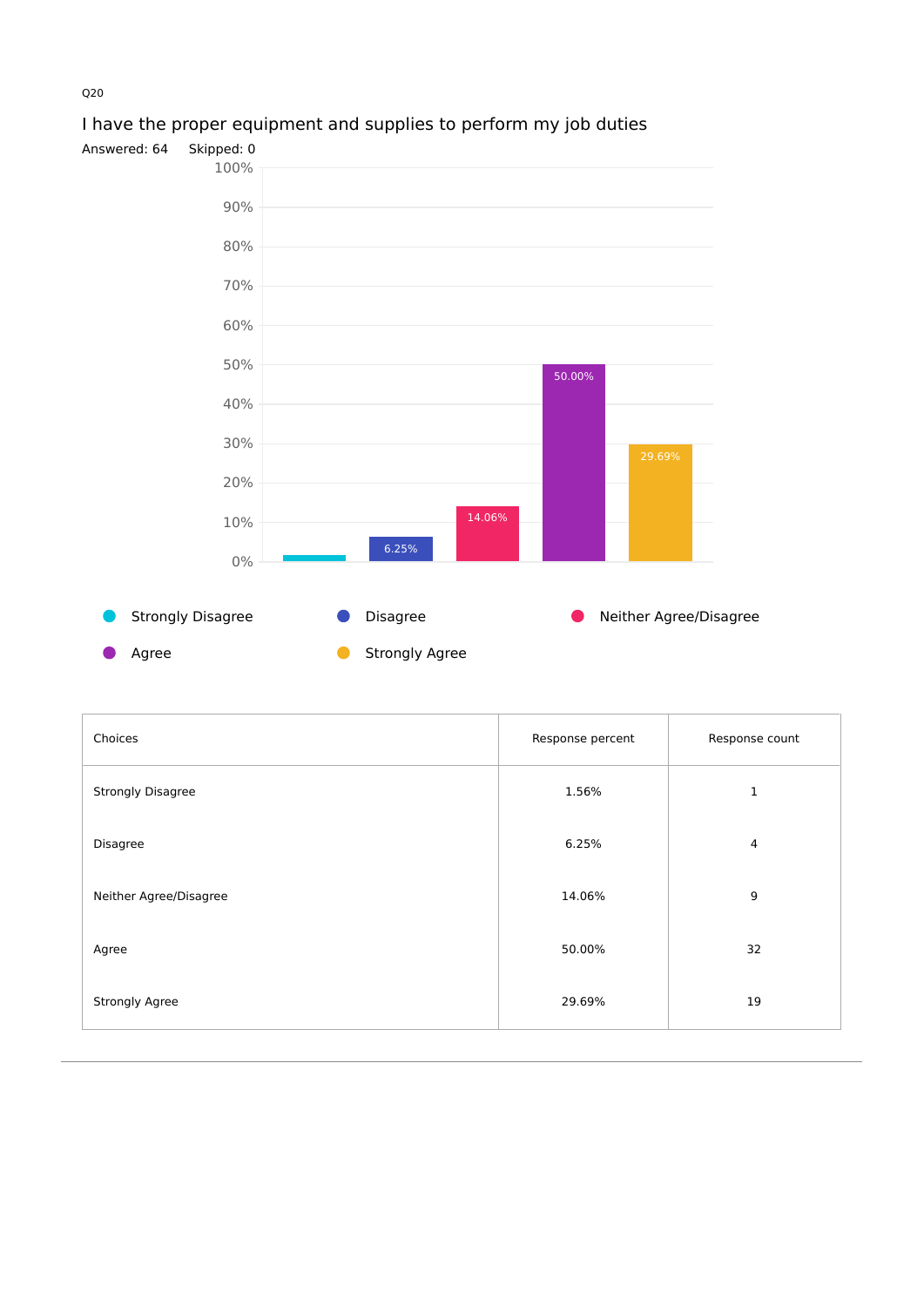

# I am able to provide input and participate in decisions that affect my workplace

| Choices | Response percent | Response count |
|---------|------------------|----------------|
| Yes     | 82.81%           | 53             |
| No      | 17.19%           | 11             |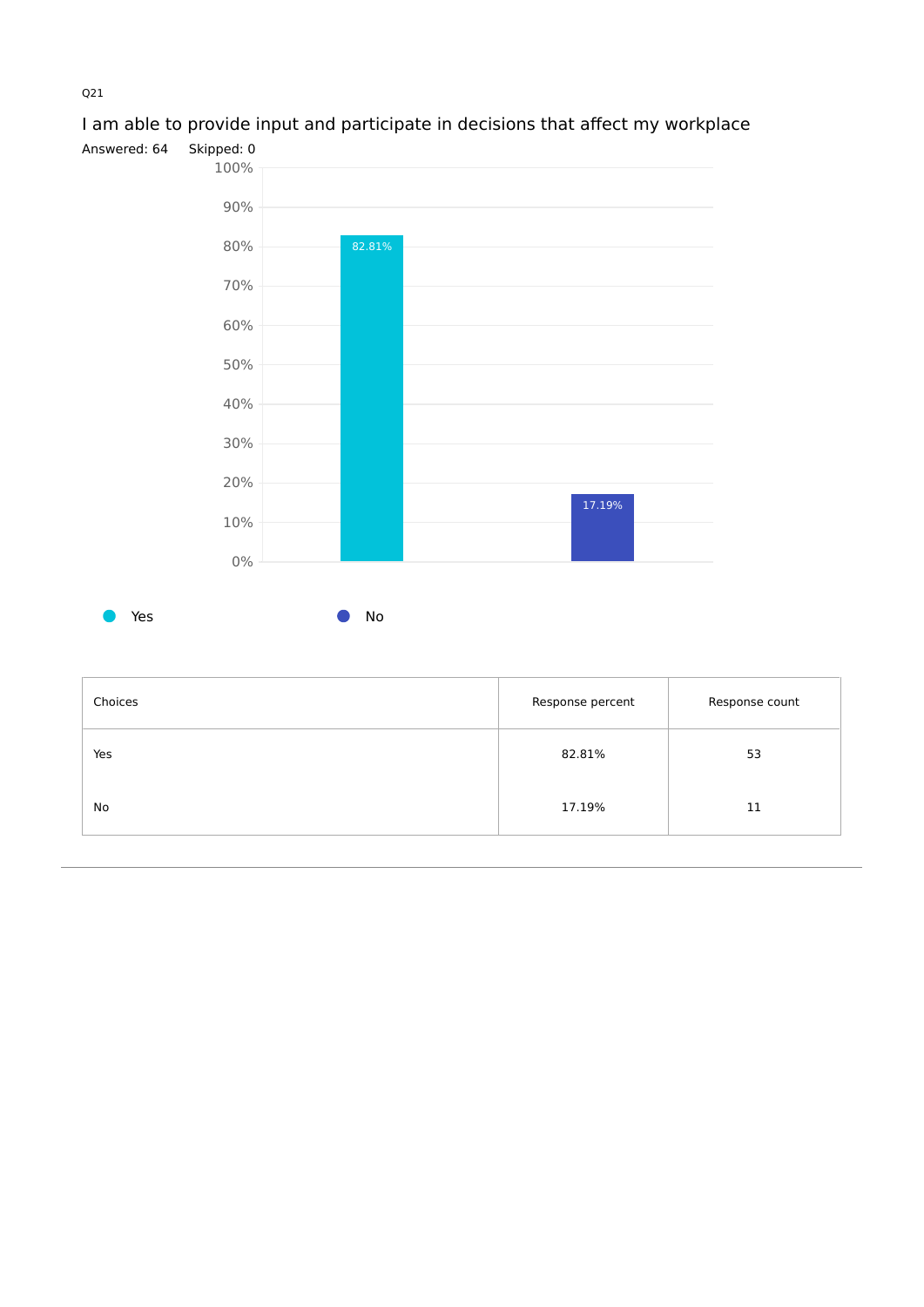# How satisfied are you with your current salary?

Answered: 63 Skipped: 1



| Choices           | Response percent | Response count |
|-------------------|------------------|----------------|
| Very dissatisfied | 4.76%            | 3              |
| Dissatisfied      | 12.70%           | 8              |
| Neutral           | 26.98%           | 17             |
| Satisfied         | 46.03%           | 29             |
| Very satisfied    | 9.52%            | 6              |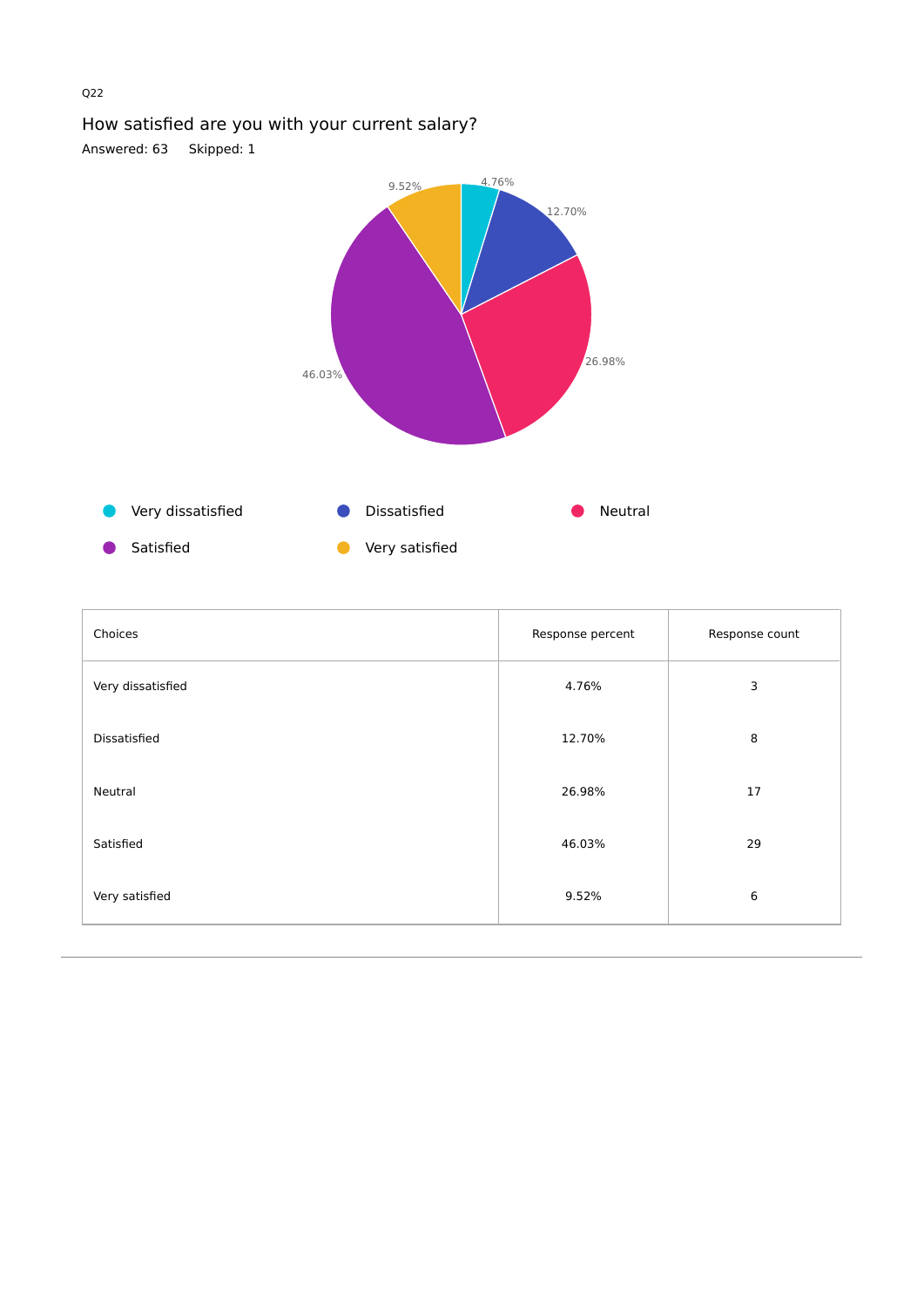

# Do you feel your chances for promotion are good in the company?

| Choices                     | Response percent | Response count   |
|-----------------------------|------------------|------------------|
| Not at all                  | 9.38%            | 6                |
| Slightly                    | 15.63%           | 10               |
| Moderately                  | 35.94%           | 23               |
| Very                        | 15.63%           | 10               |
| Extremely                   | 9.38%            | 6                |
| Not interested in promotion | 14.06%           | $\boldsymbol{9}$ |